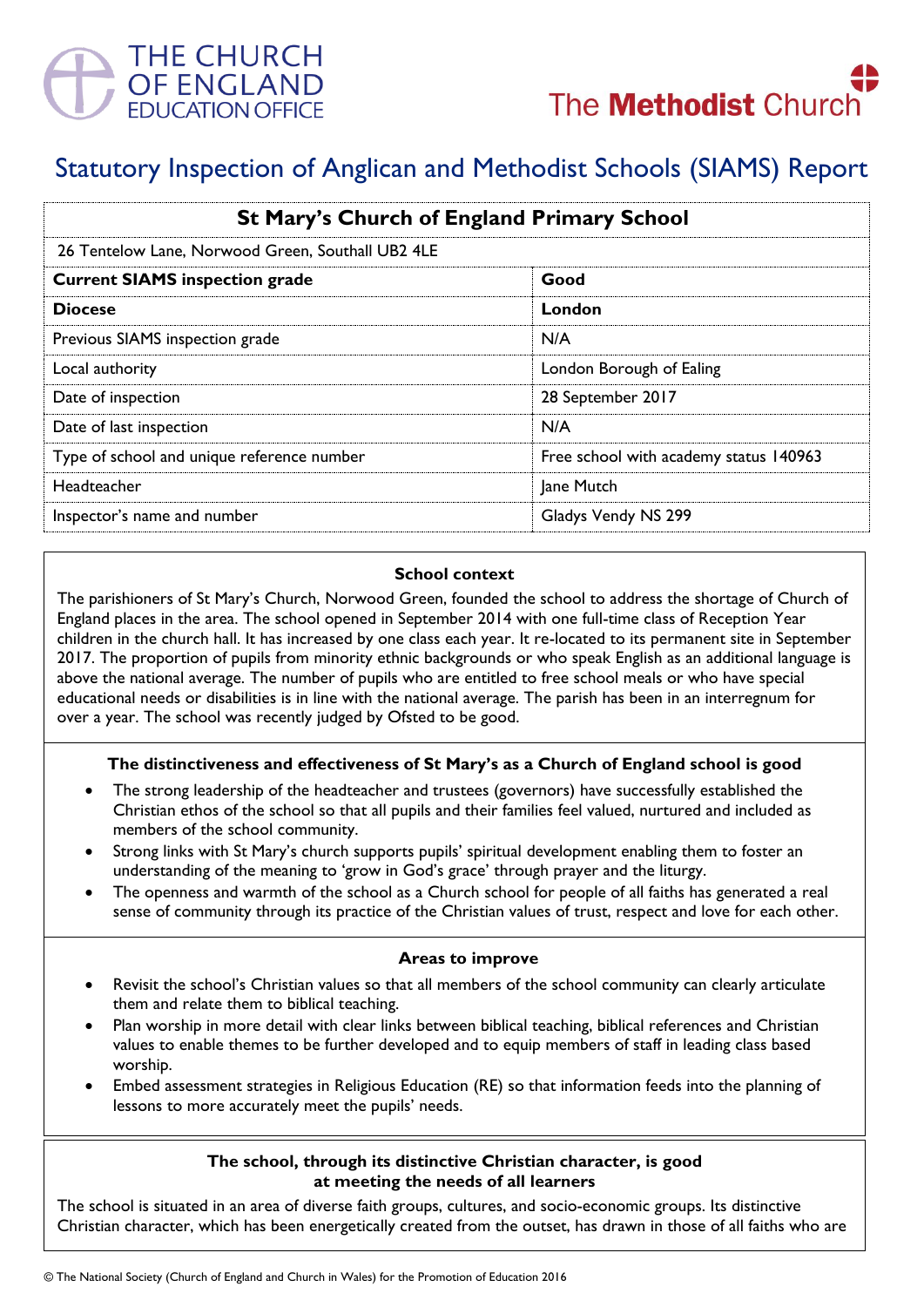seeking a school founded on spiritual values. The school's core Christian values of compassion, justice, reverence and thankfulness permeate all aspects of school life and make a strong contribution to pupils' spiritual, moral, social and cultural development. Pupils understand the importance of Christian values, such as kindness, trust and respect, but sometimes find it difficult to explain in detail how they relate to biblical teaching. Pupils enter the Reception class with standards below those which are typically expected. Although pupils' make good progress, by the end of Key Stage 1 a number of pupils are still slightly below the national average. This is because both pupil mobility and the numbers of those speaking English as an additional language are high. The recent appointment of a special needs teacher is addressing this situation through the use of skilled and structured support. Pastoral care, based on the Christian values of love and compassion, is raising levels of attendance and punctuality. Parents speak about the holistic approach to pupils who are treated as individuals. One parent said 'children are invested into as people'. The warmth modelled by adults in the school impacts positively upon the personal development, achievement and well-being of the pupils and their families. Pupils have a clear moral understanding of right and wrong and as a result their behaviour is very good. Relationships between all groups of the school community are very strong and developed through the Christian ethos so that everyone feels included. The stimulating curriculum has a strong environmental focus which contributes effectively to the promotion of pupils' spiritual, moral, social and cultural development.

Pupils reflect and celebrate their diverse communities and as a result have a very good understanding of Christianity as a world-wide faith. Religious Education makes an important contribution to the Christian character of the school and to pupils' developing spirituality. Parents say that their children are encouraged to talk about their beliefs in an open and inclusive environment.

# **The impact of collective worship on the school community is good**

During its growth the school has faced the challenges of temporary accommodation with restricted space in addition to the absence of a parish priest for over a year. It has resolutely held fast to the provision of distinctively Christian worship each day. This has been enhanced through the weekly visit to church by a class, for worship led by the lay minister. Here, pupils develop a good understanding of Anglicanism through rituals and responses and the pattern of the liturgical year. For example, pupils often carry the candles for the Gospel reading from the lectionary and learn about exchanging the peace. Pupils speak enthusiastically about going to church and some have since begun to attend worship on a Sunday with their families including the annual 'Education Sunday' at the start of the school year which was very well attended.

Worship is planned and led by the headteacher alone because as yet there are no senior leaders nor is there a parish priest. Clear links between biblical teaching, biblical references and Christian values are not evident in the planning. The theme for the half term is underdeveloped because of this lack of detail in the planning. This also affects classroom based worship for those classes not attending church because teachers are not fully confident in leading worship. Although pupils enjoy participating in worship by responding to stories and questions, they are not yet included in its planning and evaluation.

Pupils have a growing understanding of the Trinity through using prayers such as the grace and know that Jesus Christ is God's son. For example, one child said, 'Jesus came to look after God's people'. Prayer is highly valued by all pupils, regardless of their faith, and forms a framework to the day. They know that prayer is about thanking, forgiving, asking and praying for others. Opportunities for pupils to deepen their spirituality are well used so that pupils understand what it means 'to grow in God's grace'. For example, there are prayer boxes in each classroom into which pupils can put their own prayer requests which are later shared in collective worship. Prayer tables in classrooms provide areas which pupils of all faiths use for quiet reflection*.* Adults of all faiths in the school community feel they can ask for prayers for their families. Worship is monitored by the trustees and reported on regularly at their meetings. However, it needs to be more rigorous and incorporate the views of pupils so that evaluations feed directly into the planning.

# **The effectiveness of the religious education is good**

RE is given a high priority and is treated as a core subject. In the short time the school has been in its new building, attractive displays of RE work are beginning to point to the centrality of the subject. At present it is the only subject in the school which has a named leader. Her passion and enthusiasm for RE, together with her sensitive support to colleagues, means that this area is developing very well. The school does not currently use its own diocesan scheme of work. It has rightly identified the need to review the syllabus so that a more creative approach enables pupils to develop their skills of inquiry and reflection. Teaching is supported by outlined lesson plans which teachers then adapt and annotate to give more detail. These help pupils to relate their learning to their own lives. Pupils show very good prior knowledge of Bible stories and a growing understanding of the Christian faith. RE plays an important part in underpinning the school's Christian values and contributing to the